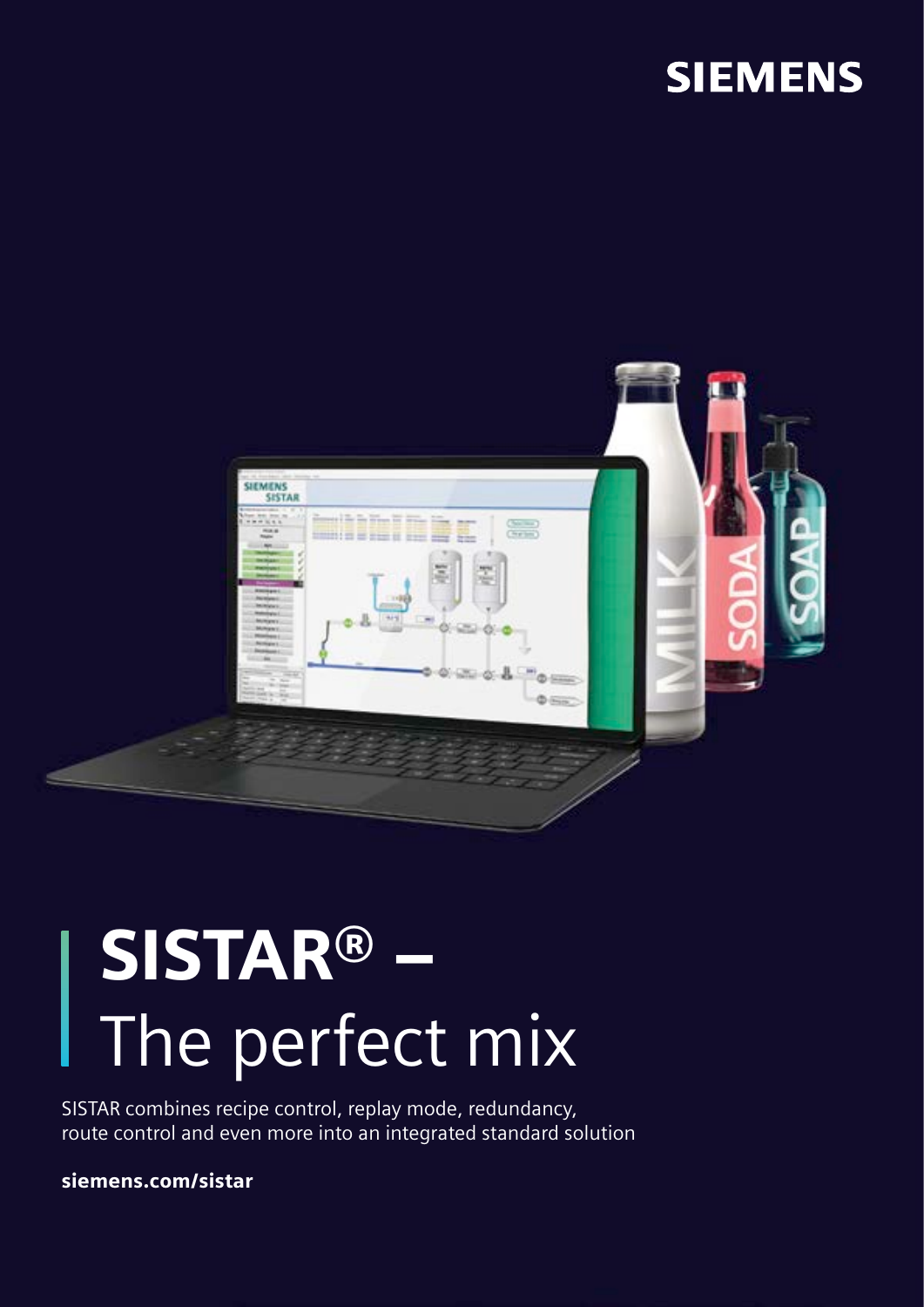# SISTAR for the food and beverage industry

SISTAR® process automation system is the first choice for process automation at facilities of all sizes in the food and beverage industry. It is economical, easy to manage, seamlessly scalable, enables fast engineering, offers easy reporting, is extremely stable in operation, and delivers precise results.







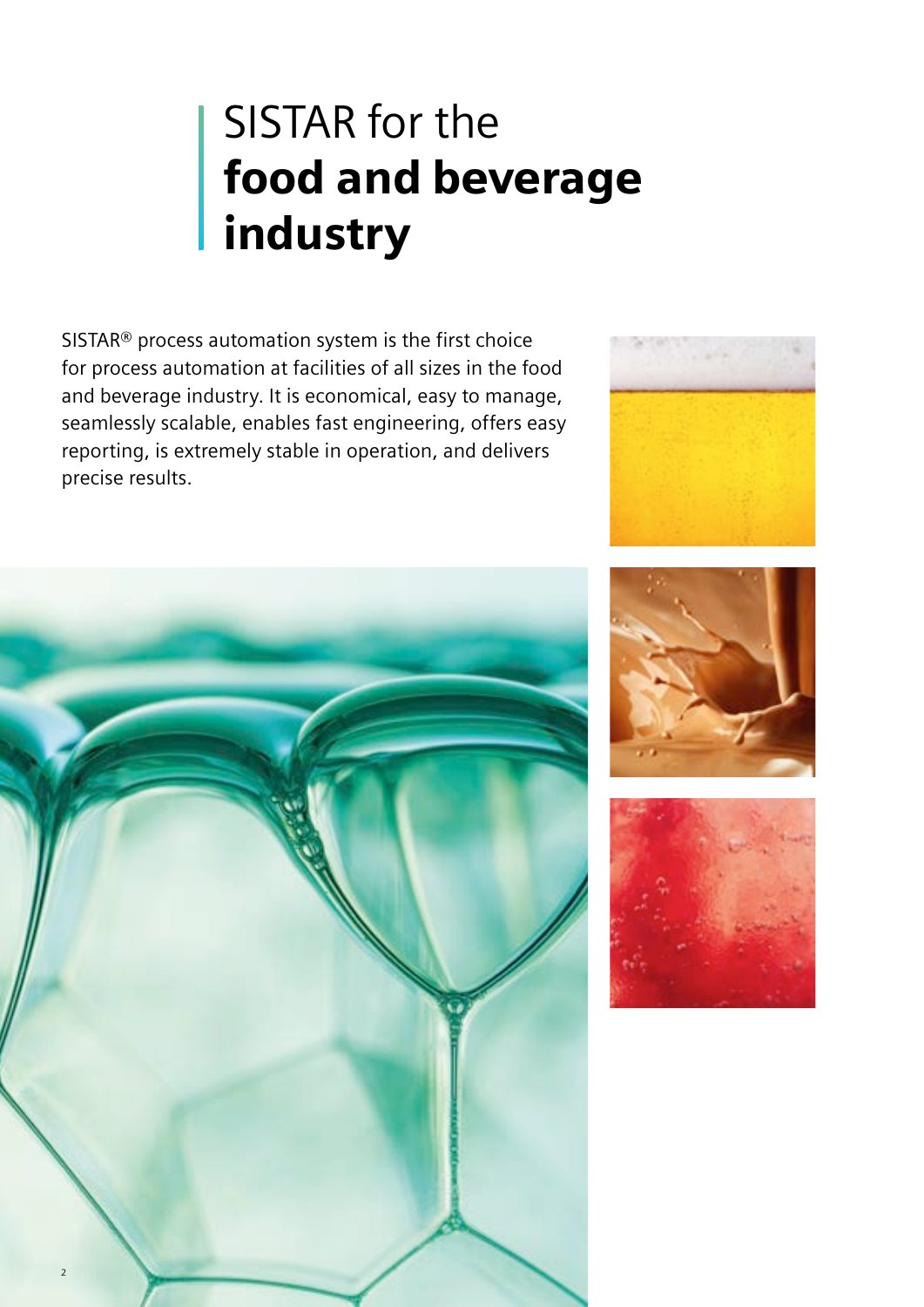# ┍

# Automated control over all processes with SISTAR

SISTAR control system enables fast, fully scalable and at the same time simple and reliable process automation for the food and beverage industry. The standard edition of SISTAR is used up to the largest food and beverage production facilities at globally distributed locations. SISTAR as Lean Edition fits perfectly for smaller applications and operations, e.g. small dairies, cheese dairies, bakeries, beverage or animal feed producers.

#### One system for all requirements

Using the SISTAR portfolio, you can configure your individual system for process automation based on your company's specific requirements, from very small to very large.

#### Fully scalable performance and functions

To run SISTAR you need a PC, a SIMATIC S7-1500 controller or SIMATIC ET 200SP open controller, and a license for the server. The functions and performance of this minimal configuration can be expanded as required. The SISTAR Lean Edition contains four units, which can be expanded to a maximum of 40. The SISTAR Standard Edition can be boosted to accommodate any number of units. SIMATIC Safety may be easily integrated and means safety for humans and machines at all times. And if you have any questions, our experts will be there to help.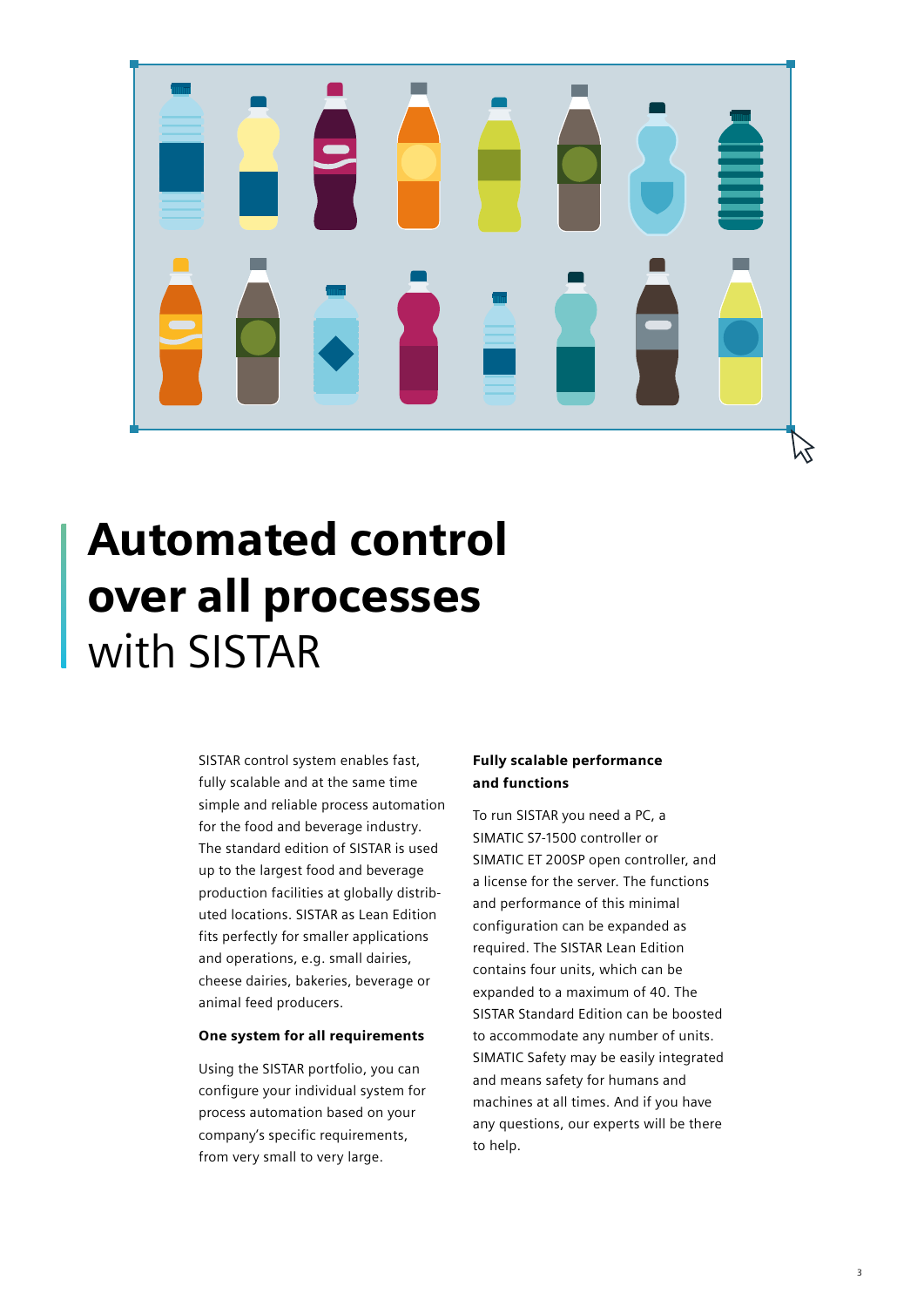

## Non-stop production

#### Graphical recipe system

Follow the progress of your production processes on the screen: The recipe system provides you with graphical information on the status of each individual unit (i.e. homogenizer). Intuitive dialog boxes are used to add operations and recipes. The recipe system is, of course, compliant with the international ISA-S88.01 standard. Also area specific structures are fully supported. Clear, simple, reliable: the uncomplicated operating concept based on improved usability aspects ensures safe plant control, however, authorized personal can intervene manually whenever necessary. SISTAR ensures the highest stability, proven since 1977 in many plants worldwide.

#### $\boldsymbol{H}$

### SISTAR does really run around the clock and 365 days a year. We really can rely on the system, even during conversions and integrations.

#### Thomas Dahl,

Process control manager, Zott SE & Co. KG, Mertingen



#### Flexible order management

Your production week can be planned directly with the process control system SISTAR®. By using the intelligent timer and scaling functionalities as a sequence of batch orders, the planned production week can be processed in the network of recipebased control and subordinate programmable logic controller. Flexible order and batch planning enables an optimal production process with variable parameters. You can react immediately and efficiently to changes in your production process.

#### Improved automation solution for cold block applications

In the cold block part of the plant, there are various methods for transporting or managing goods efficiently. A logistical challenge where unwanted mixing of materials must be avoided. The solution of how easy and efficient it can be to manage the numerous parameters, sensor data or times is the process control system SISTAR.

#### Cybersecurity with SISTAR

By using standard SIMATIC components, cybersecurity is constantly being improved. What appears secure today may already be weakly protected tomorrow. In addition to the hardware-coded password protection of the S7-1500 controllers, the secured terminal bus and a complete cybersecurity service and consulting from Siemens is ensuring that your plant is and remains protected. Unauthorized access and process manipulation can be made difficult by a secure login system based on ID card and RFID reader. The RFID card reader is connected to the SISTAR process control system and the PM-LOGON option.

#### Safety first – easy to install with SISTAR

The process control system also supports safety PLCs from the SIMATIC S7-1500 series. This means that it is easy to change an S7-1500 for an S7-1500F for safety purposes during engineering. With a safety concept, even more critical process parts are smoothly integrated into your plant, resulting in more safety to protect your employees.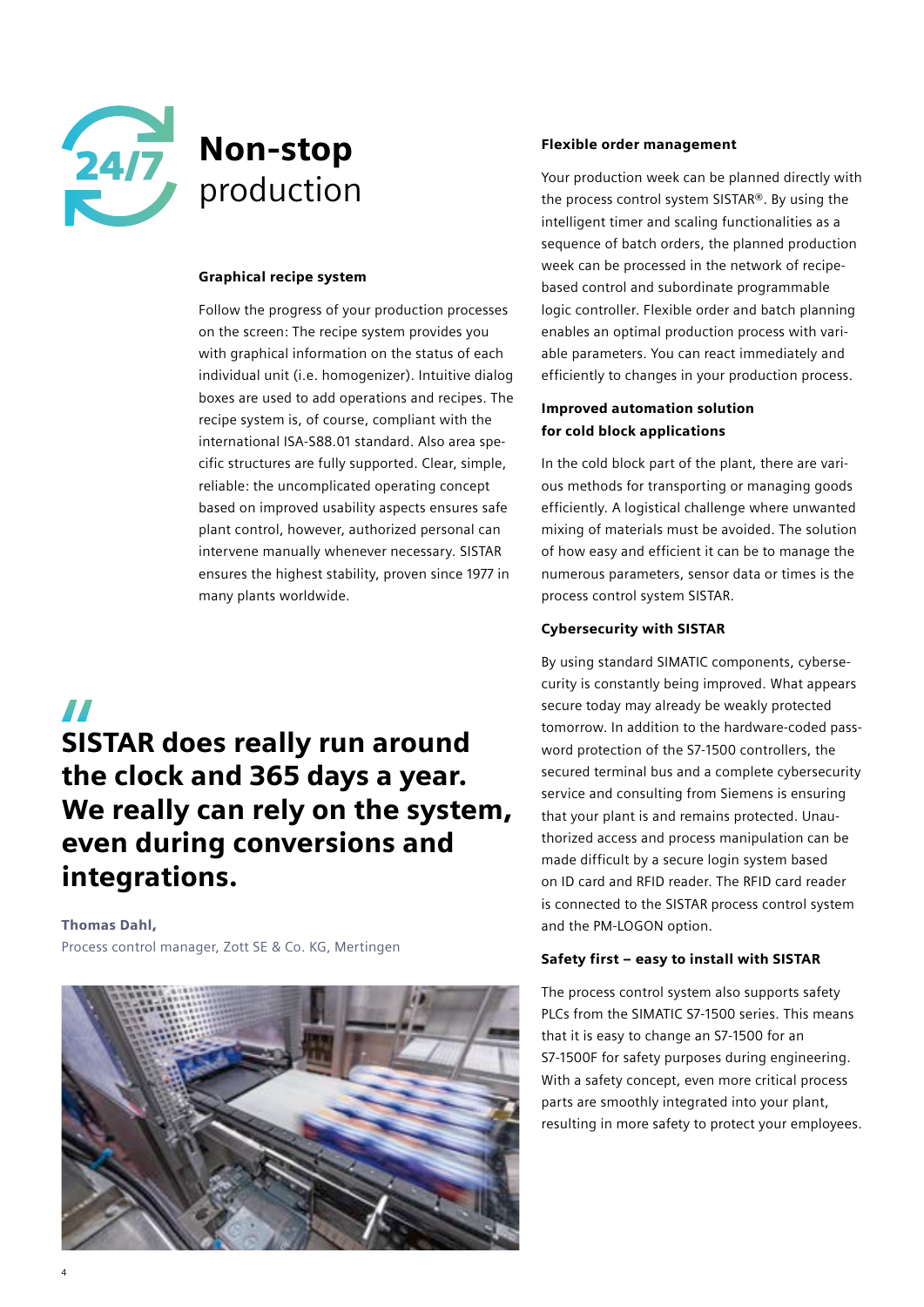

## Future-proof investment

#### Innovation on the way to digitalization

The SIMATIC S7-1500 hardware platform offers additional new possibilities. Efficient engineering with TIA Portal and other new functionalities makes your process control faster and safer – even in combination with your existing SIMATIC S7-400! Upgrades and updates of the SISTAR system do not require any production downtime. With seamless scalability from micro to mega plants, your investment is protected as you can reuse all engineering data. With hot standby server redundancy, there is no compromise on process stability. Upgrade capabilities and downgrade compatibility keep the system up to date throughout its lifecycle with minimized effort.

#### SISTAR and OT/IT Integration

Interfaces such as SQL Adapter, OPC UA or REST allow bridging the gap between the OT and IT worlds. It allows you to evaluate production-relevant data in a system that also includes the packaging and auxiliary parts of the plant. In addition, Siemens offers the holistic Manufacturing Operations Management solution Opcenter for interaction with SISTAR on the OT level.

#### Partner program with proven SISTAR experts

For engineering, Siemens offers the world's best and most comprehensive partner program, where you will find proven BRAUMAT® and SISTAR® experts. All experts have been audited to prove their high quality of know-how and documentation. As a food or beverage producer, you now have the choice to select the best in their class. Our partners get access to exclusive data and documentation and are regularly trained on the latest developments.



77 SISTAR is exactly the right solution for us. It is absolutely stable, simple to configure and maintain, and troubleshooting is easy.

#### Thomas Bissinger,

Head of process control, Zott SE & Co. KG, Mertingen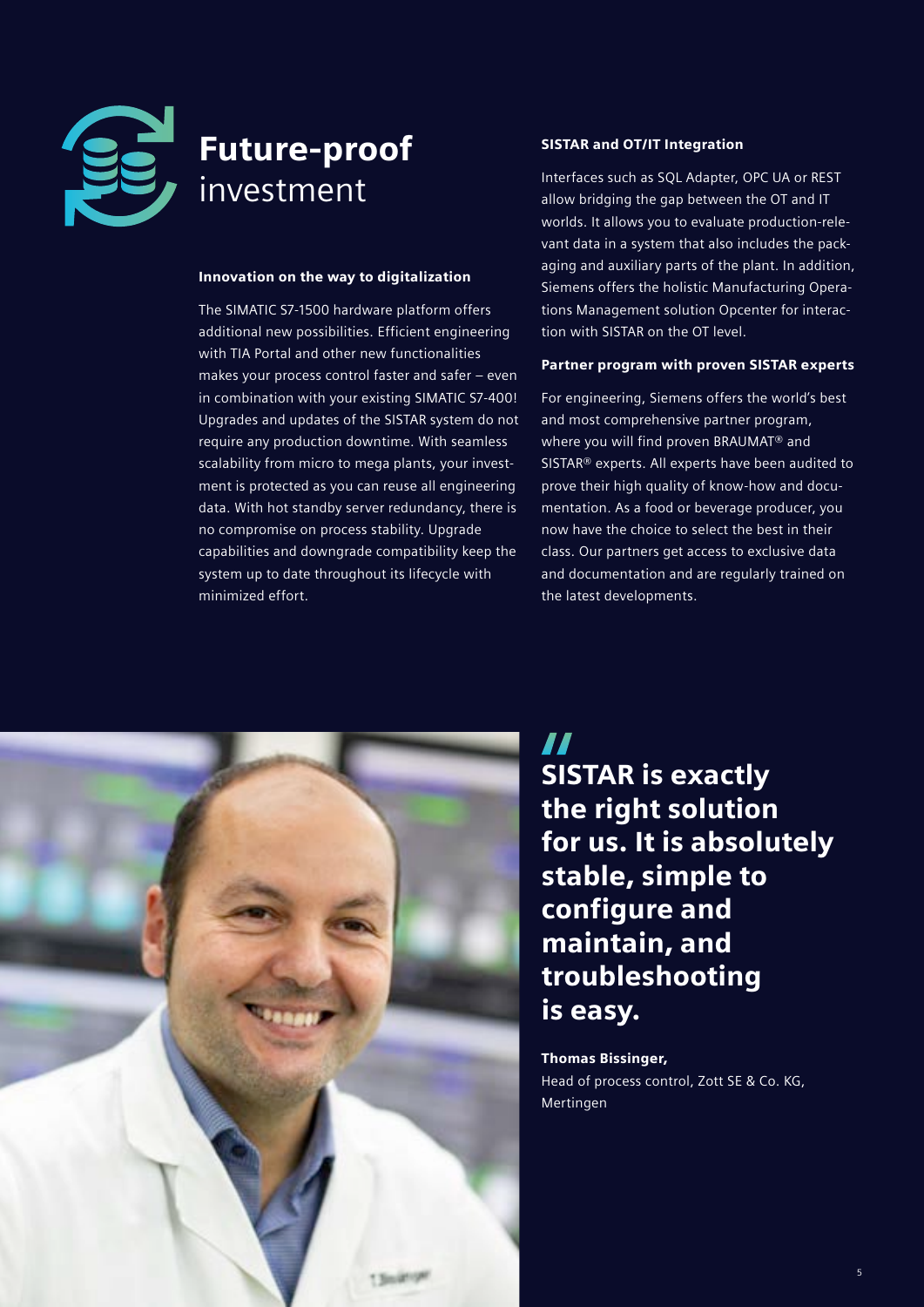

## Full transparency

#### Reporting, batch report, cellar report and end-to-end reports

What is an ad hoc report? Reports related to the batch or fermentation process that have not been programmed are often difficult to create. This challenge can be solved by using the SISTAR process control system. As a basic functionality and without programming through ready-made Excel macros, no MES system is required in this case. The PM-Quality option enables reports on all production steps and thus increases transparency. Flexibility and speed are the main features of the overall reports with the SISTAR process control system and PM-Quality. In just a few minutes, complete end-to-end reports can be created using drag-and-drop. But also the breakdown of production logs including handwritten input values can be realized immediately. For the integration of long-term values from an archive, the SQL adapter enables access to an SQL server.

#### Recipe controlled dosing and weighing by using weighing electronics SIWAREX FTA or SIWAREX WP351

Dynamic adjustment of the required quantities and combinations of ingredients depending on the recipes used is the task of the SIWAREX FTA or WP351 modules, which are seamlessly integrated into the SISTAR recipe management system. The advantage for users is recipe-dependent weighing and dosing with maximum accuracy. In addition, the weighing process is even optimized for speed to improve the entire production process, whether in the syrup room, during yogurt production, or when mixing a new shampoo.

#### Route Control System (RCS)

With the Route Control System (RCS), you can save energy and time by transparently structuring your production routes! Like an electronic route planner, the system knows which transport route is currently closed, e.g. due to construction work, and selects an alternative. RCS was developed for the automation of extensive piping and transport routes, such as those found in silo and tank farms with complex piping systems. In addition, a partial selection of routes is possible, which can be visualized and provides an overview even for very complex material transfers.

#### Trending, logging, and archiving

The trending function provides a real insight into your production process: The simultaneous acquisition, logging and archiving of analog and digital data from all areas of the plant enables increased plant transparency. The data is logged and archived on a batch and time basis. In this way, technologically related curves can be displayed in the same diagram. With the comparison function, any curves can be retrieved from the archive. Each production order is stored in a step log consisting of the entire recipe data, all process steps, associated set points and actual values. Changes to the process are recorded in the operation log for each batch.

#### Tank management

SISTAR gives you the opportunity to manage your tank farm according to the actual tank information. Based on this information you can plan your tank farm in a cost-effective way without losing the control in the automation. With the tank cooling functionality, it is also possible to cool down specific areas inside of a tank to ensure the best mixing of the content.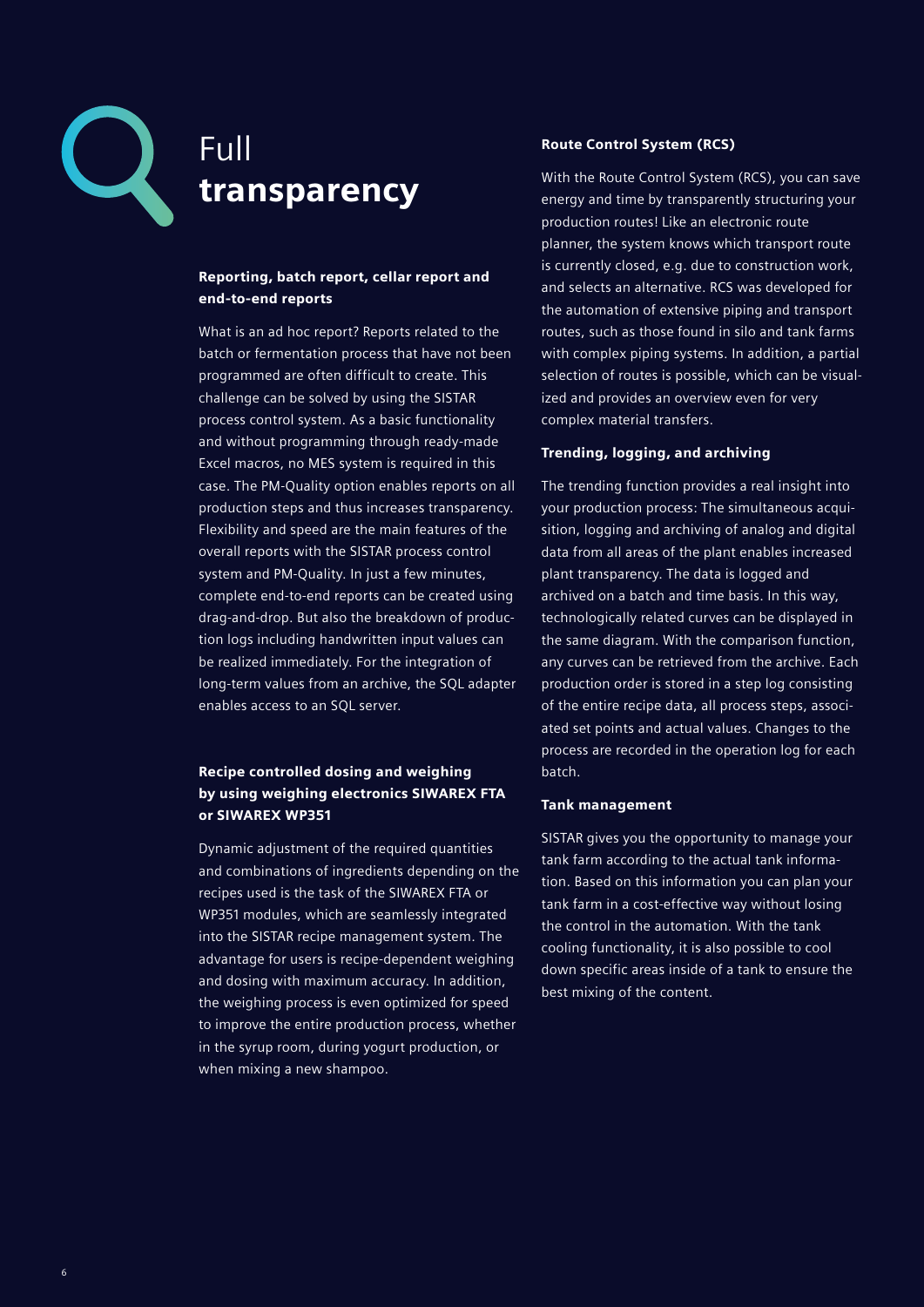

# Service and maintenance

#### Replay mode and maintenance

The integrated recording of all relevant process data and parameters enables time-delayed observation and analysis of all process images and process dynamics. With the replay mode available since version 7.5, you have easy access to the entire time frame of your process and even beyond. The look back is not limited to the screens that were displayed at that point in time, but you can also review other process screens, faceplates and more process values or events based on historical data. This approach is best used for immediate error detection, service purposes, and training new operators. To support maintenance in the SISTAR system, there is built-in maintenance functionality in each valve motor faceplate. SISTAR has also proven itself in the use of virtualization based on Microsoft HyperV or VMware, which saves a great deal of time in maintaining the various operator stations. Virtualization as a service is offered on demand.

#### Mobile interaction with the process

By connecting a smartphone to the SISTAR system, the operator can see critical values at any time. Even cascaded alarms can be analyzed via the smartphone to find the critical component in your process for a quick response. Automatic forwarding of emails, phone calls, SMS messages and more is possible with the Alarm Control Center (ACC) extension.

#### Standardization and support

SISTAR is a standard software product from Siemens and is subject to the standard product lifecycle including all quality, test and documentation formalities. Siemens offers 24-hour support and covers all time zones – worldwide. The first access to the hotline is free of charge and can be used for 1 h without a service contract. In addition, all documentation, tips and tricks are available online free of charge. For training, Siemens offers online and classroom courses. Only five days are needed to train the complete SISTAR system.



77 With replay mode, we're certainly saving 50% of the time required for troubleshooting.

Thomas Dahl, Process control manager, Zott SE & Co. KG, Mertingen